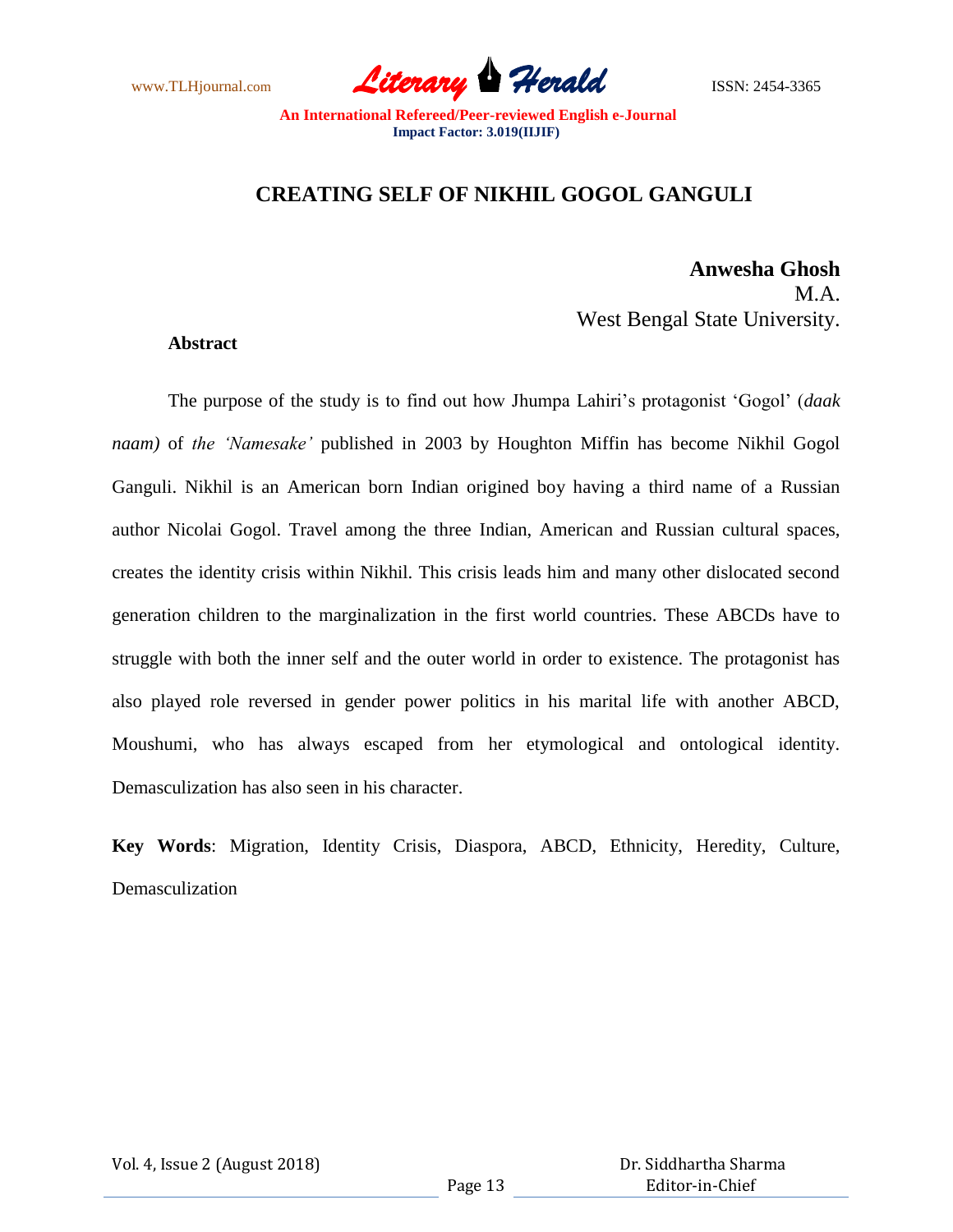

Saussure already proved that language is arbitrary, meanings are deferred and relational. So 'apple' is 'apple' because we call the red that particular shaped fruit for our benefit as 'apple'. So here in Jhumpa Lahiri"s *the Namesake,* the name of the American born Bengali origined boy got the legitimacy to leave the hospital after named on a Russian last name. So he got the named only for the sake of naming. *The Namesake* is the story of the Ganguli family ranging over a period from 1968 to 2000. It revolves around Ashoke and Ashima Ganguli"s settlement in the US, their relationship with their US-born children, Gogol and Sonia, and their attempt to lay claim upon a patch of foreign land without losing contact with their Indian heritage. Their family can be best described with the following words from the novel, "Four in the family with two U.S. passports and two Indian ones" (80). The US passports of the children mark them different from the Indian identity of their parents.

Ashoke"s move to the US was inspired by the words of a co-passenger named Mr Ghosh during a train journey, who insinuated him thus: "Before it's too late . . . pack a pillow and a blanket and see as much of the world as you can. You will not regret it" (16). The fatal journey cost the person and others their lives in sleep, but Ashoke miraculously survived the accident because he was reading Gogol"s "The Overcoat". When the rescuers arrived, Ashoke, although unable to speak, could attract their attention by waving a copy of the short story.

 "He was born twice in India, and then a third time in America. Three lives by thirty." (21) The memories of that fateful night influenced him to leave India and inspired him to choose an unusual name for his son. In naming his son Gogol, he paid the greatest homage to the Ukranian-Russian writer Nikolai Gogol. He felt a special kinship with Gogol, the writer not only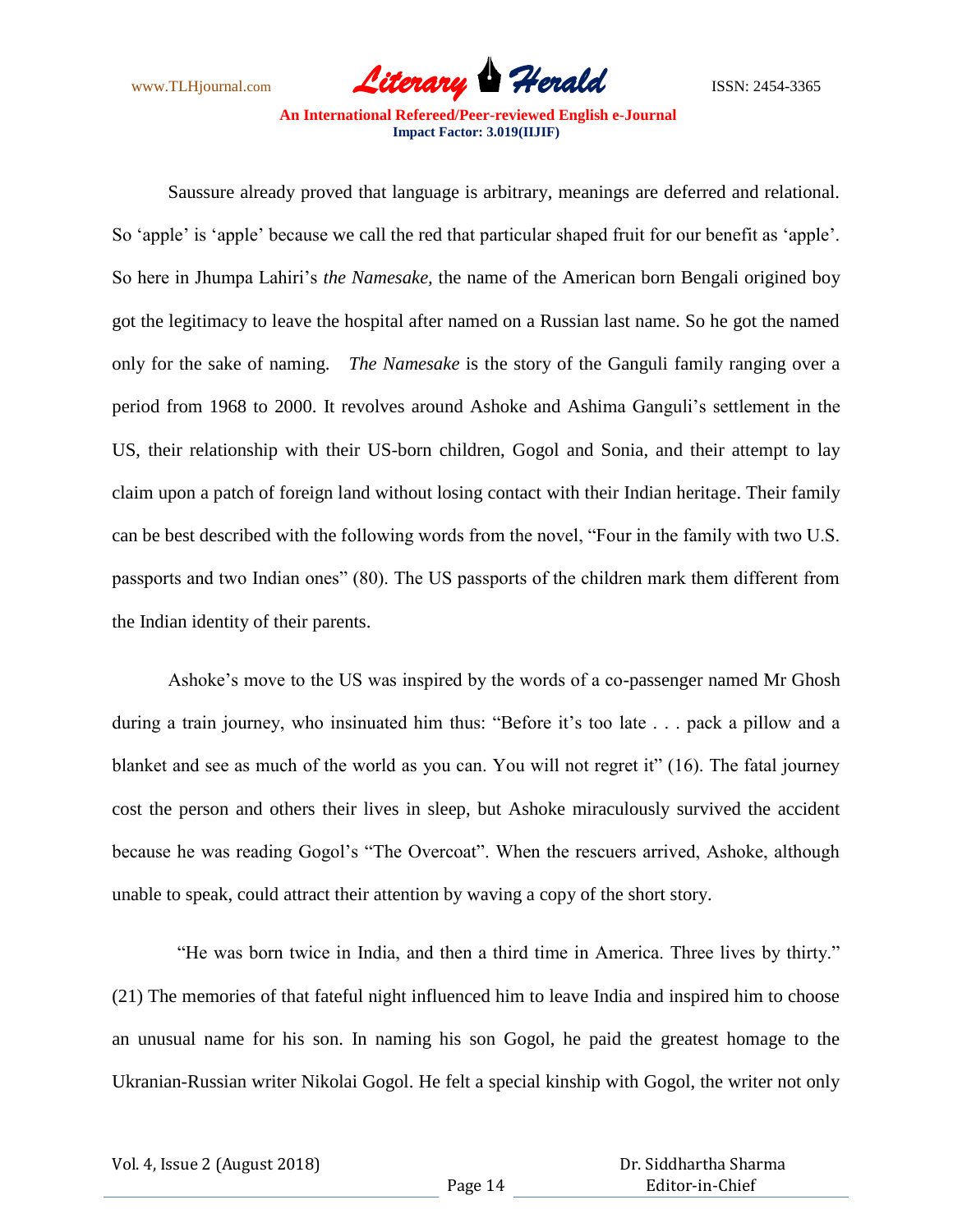

because "he believed the book saved his life, but because he spent most of his adult life outside his homeland like him" (77). Thus, the existence and identity of the father and the son are importantly connected with the name Gogol.

Now all confusion creates from here. The novel definitely has an autobiographical streak as Lahiri's experience of growing up as a child of immigrants, resembles that of her protagonist, Gogol in the novel. In an interview to Mira Nair, she says: "I wanted to please my parents and meet their expectations. I also wanted to meet the expectations of my American peers, and the expectations I put on myself to fit into American society. It's a classic case of divided identity."Like Gogol, her pet name inadvertently became her good name. She has two other names on her passport and her birth certificate. When she was enrolled in school the teachers decided that Jhumpa was the easiest of her names to pronounce. Talking about the diasporic crisis of dual identity Lahiri, in the same interview, reflects: "The original spark of the book was the fact that a friend of my cousin in India had a pet name Gogol. I wanted to write about a pet name/good name distinction for a long time. It is almost too perfect a metaphor for the experience of growing up as the child of immigrants, having a divided identity, divided loyalties etc."In a conversation with Mira Nair, Lahiri says, "The names we have, there is so much about them: who are we and they are the one world that exists that represents us. And yet we don"t choose them. They are from our parents."

As identity becomes the core issue, names become quite significant. The expressive function of a name varies from culture to culture. Stuart Hall discusses two different ways of thinking about "cultural identity" in the context of Caribbean or black diaspora:

Vol. 4, Issue 2 (August 2018)

 Dr. Siddhartha Sharma Editor-in-Chief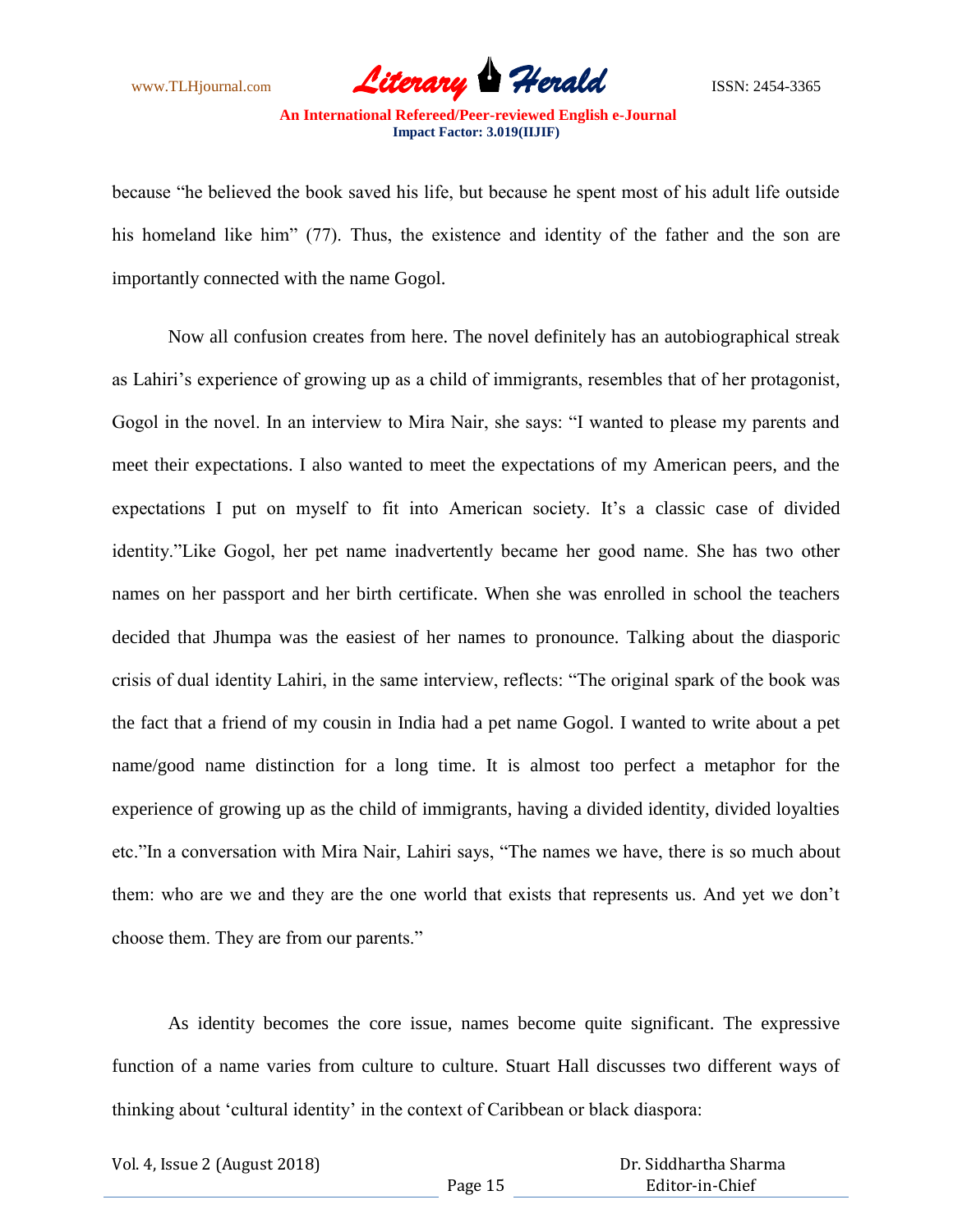

"The first position defines "cultural identity" in terms of one, shared culture, a sort of collective "one true self", hiding inside the many other, more superficial or artificially imposed "selves", which people with a shared history and ancestry hold in common. Within the terms of this definition, our cultural identities reflect the common historical experiences and shared cultural codes which provide us, as "one people", with stable, unchanging and continuous frames of reference and meaning, beneath the shifting divisions and vicissitudes of our actual history. . . .Such a conception of cultural identity played a critical role in all the post-colonial struggles which have so profoundly reshaped our world.  $(223)$ "

. The hospital is a space which serves as a site of control and cultural assimilation, where individuals are subjected to disciplinary regimes aim to produce "healthy" and self-sufficient citizens of the nation. Hence, the national political and social milieu unquestionably contributes to identity formation processes, and Gogol"s birth in the American medical institution represents his first solid link with the host country. Like the Americans GOGOL could not make out the ideology of two names *bhalo naam* and *daak naam*, probably because this discourse of duonaming separated him from this geo-political space. But later he randomly shifts between his two identities Gogol and Nikhil in this multicultural society, in order to settle him down and take him out of the tussle of his trio-cultural identity. By the age of fourteen Gogol has come to hate his first name, which he considers both absurd and obscure. He hates signing his name on the drawings he makes in class, or constantly having to explain that it does not "mean anything "in Indian',  $(...)$  that it has nothing to do with who he is, that it is neither Indian nor American but of all things Russian" (76). Finally, after understanding though the host culture gave him enough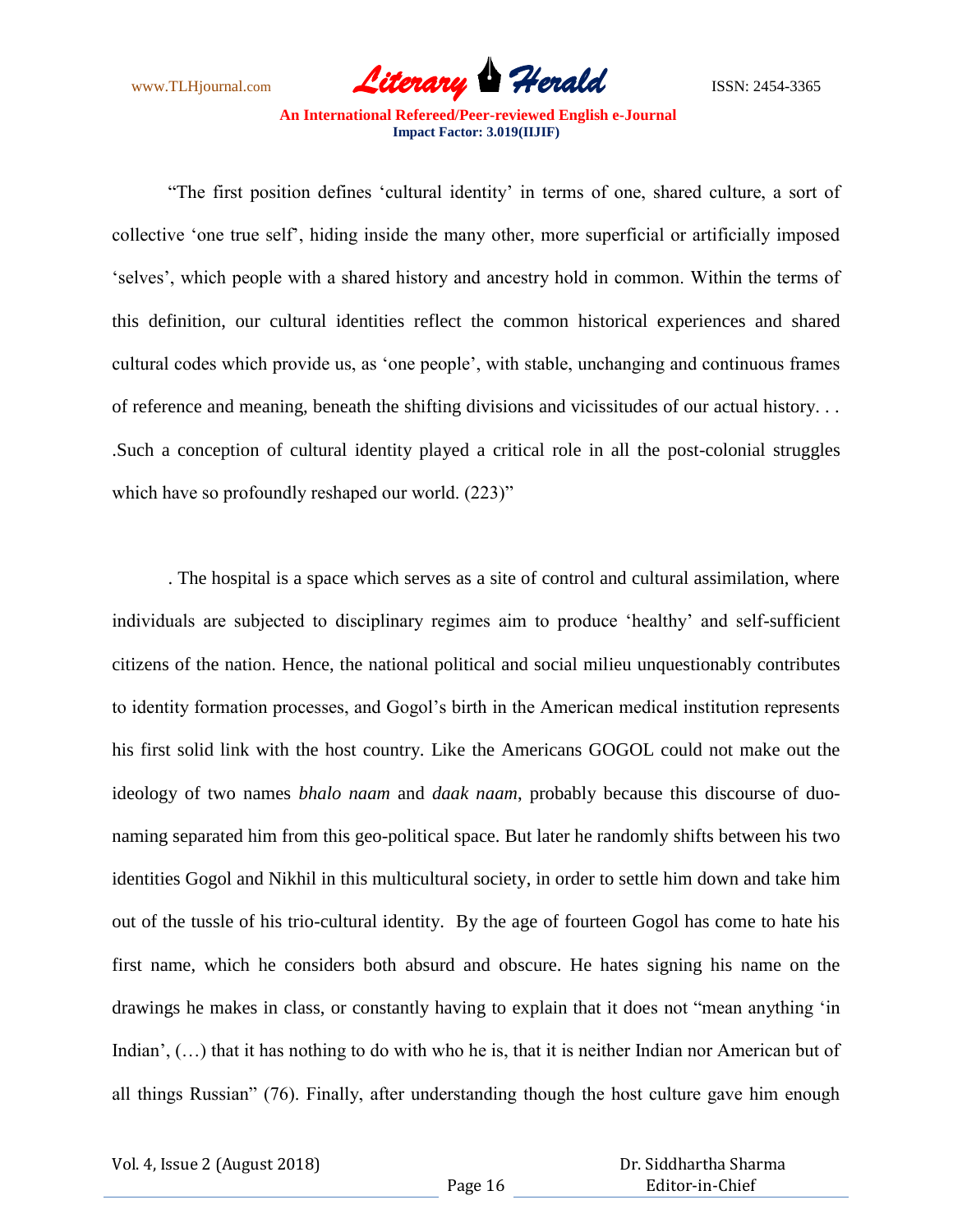www.TLHjournal.com *Literary Herald*ISSN: 2454-3365

space to blend with it but the society hangs a not allowed board in front of him. In Maxine's birthday party an old white women constantly tries to remember Gogol that he is does not share the same etymological, ontological history with the Americans. The problem is he contains migrated past. In a seminar during his graduation about the Indian author he repeatedly encounters a term "marginalised". He chose to be Nikhil, he returns to his Indian culture in America.

In this multicultural capitalist territory he remains acultured. Throughout the novel Nikhil carries his Indian identity very tactfully. He always told that he is not thinking of marriage while he was engage with an American origin. His deep enchantisement towards Indian culture has been shown after his father"s death. He rejects Maxine as his family member and maintains all the Indian rituals. His marriage is an example of typical postcolonial migrated culture. Both the bride and groom already have lots of sexual intimacy, with other race due to their hybrid position but politically mingled with the same race, though it was unsuccessful. The topographical space did not allow him to create his own identity till the end of the novel. Being an Indian origin boy, he tried to escape from his Indian identity. He realizes from the very beginning it would not work to follow the Indianans". Therefore he adopts the American way of living but due to Ashima he never could do this successfully. But his attempt was good. In kindergarten he chose his name which claims his first rejection towards Indian culture. He hates to come at Kolkata. He avoids to be seen with ABCD( American born confused deshi) students in university campus. His hybridity take him to smoke secretly among his friends, he attends late night parties, he spontaneously do sex with his girlfriends. A strong negligence was there in Nikhil's attitude to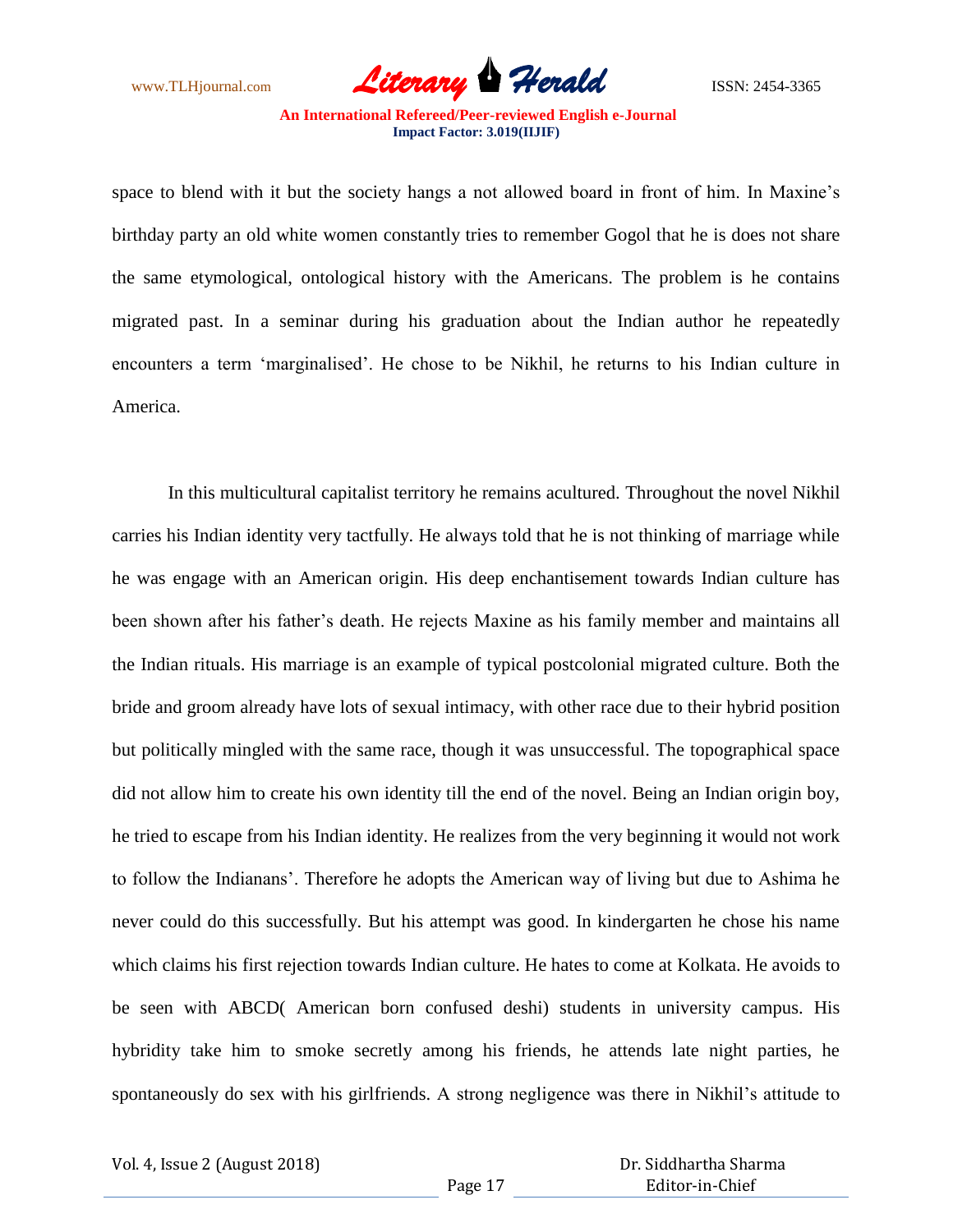

accept all the Indian culture at one hand, on the other he always was deeply rooted with it. In this respect Carl Jung should be mentioned here. According to him the personae denotes "how we present ourselves to the world". The persona represents all of the different social masks that we wear among different group and situation. Nikhil"s persona drives him to act according to situations. Within his home and Bengali society he behaves like a core Bengali by heartparticipates all the rituals, understand the emotions attach with it. Though he does not like to go Kolkata, but he never strongly refuses to do that. He also promises to his *mashi*, do whatever wants to do with foreigner but will marry to a *deshi* girl and he does so. Whereas, outside his home and *deshi* group, he is totally an Americanized boy except his name. Therefore he has been accepted gladly by his American girlfriends- Ruth and Maxine. He was not only accepted by his hybrid Mediterranean look but also for his multicultural attitude. Out of the confrontation of his split personality he wishes to spend his birthday with his lover"s family not with his own parents. He wishes to live in his lover"s home rather than his own. These events obviously put him in a corner out of his Indian identity and an intruder of foreign culture. Another exemplary example of his persona, as I have shown so far, Gogol has had to negotiate two very different cultures throughout his life, as well as a third brought about by his name. When he turns fourteen, for example, he has a party with his friends from school, with pizzas that his father picked up on his way home from work, a baseball game watched together on television, and some ping-pong played in the den. The next day they have another celebration, a Bengali one this time, to which forty people from three different states are invited. As usual, Ashima cooks for days beforehand, cramming the refrigerator with lamb curry and potatoes, *luchis*, *channa da*l with raisins, pineapple chutney, and *sandeshes* molded out of saffron-tinted ricotta cheese. However, she is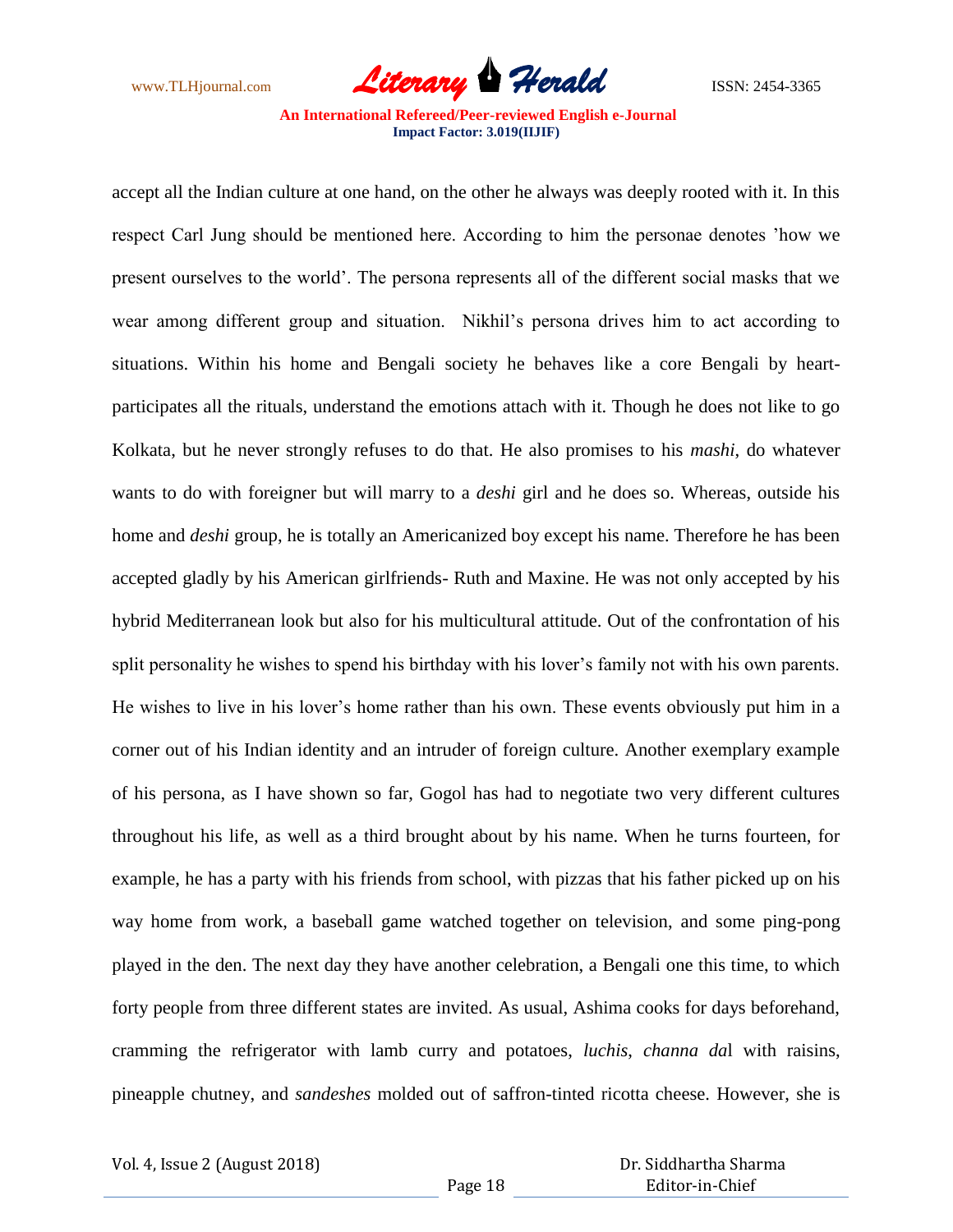www.TLHjournal.com **Literary Herald Herald** ISSN: 2454-3365

much more comfortable with cooking all these dishes than she is with "feeding a handful of American children, half of whom always claim they are allergic to milk, all of whom refuse to eat the crusts of their bread"(72). It may say that the father is responsible with the "American" party (involving less food, not prepared in the house, and some sports), which helps Nikhil to acquire Americana, or to enter into the periphery of western culture, whereas the mother takes care of the "Indian" celebration (involving plenty of food, all cooked in the house, numerous Bengali families with children who play hide-and-seek and watch *The Love Boat* and *Fantasy Island*) which takes back to his mother's culture.

Gogol was choice to him at the beginning as because takes him out of his Indian root till he encountered with the writer Nikolai V. Gogol, and his way of living, his uprootedness from his own land but it was also a fear to Nikhil of lack of both his ethnic identity and his present multicultural hybrid identity. This led him to conscent to his etymological root. But the twist of his name comes in his twenty seventh birthday. He became aware of his father's rebirth due to Nikolai Gogol's story 'the Overcoat', as per his father's believe. After few days Ashoke passes away. The name "Gogol" became more significant to him. Gogol finally understands he cannot and should not severe his roots Therefore when Moushumi his wife could not understand his emotions regarding this name and declare about his changing of name publicly he found him desolate. This event can be interpreted as a result of his identity crisis, it shows the homage he pays toward his father and the name he has already changed.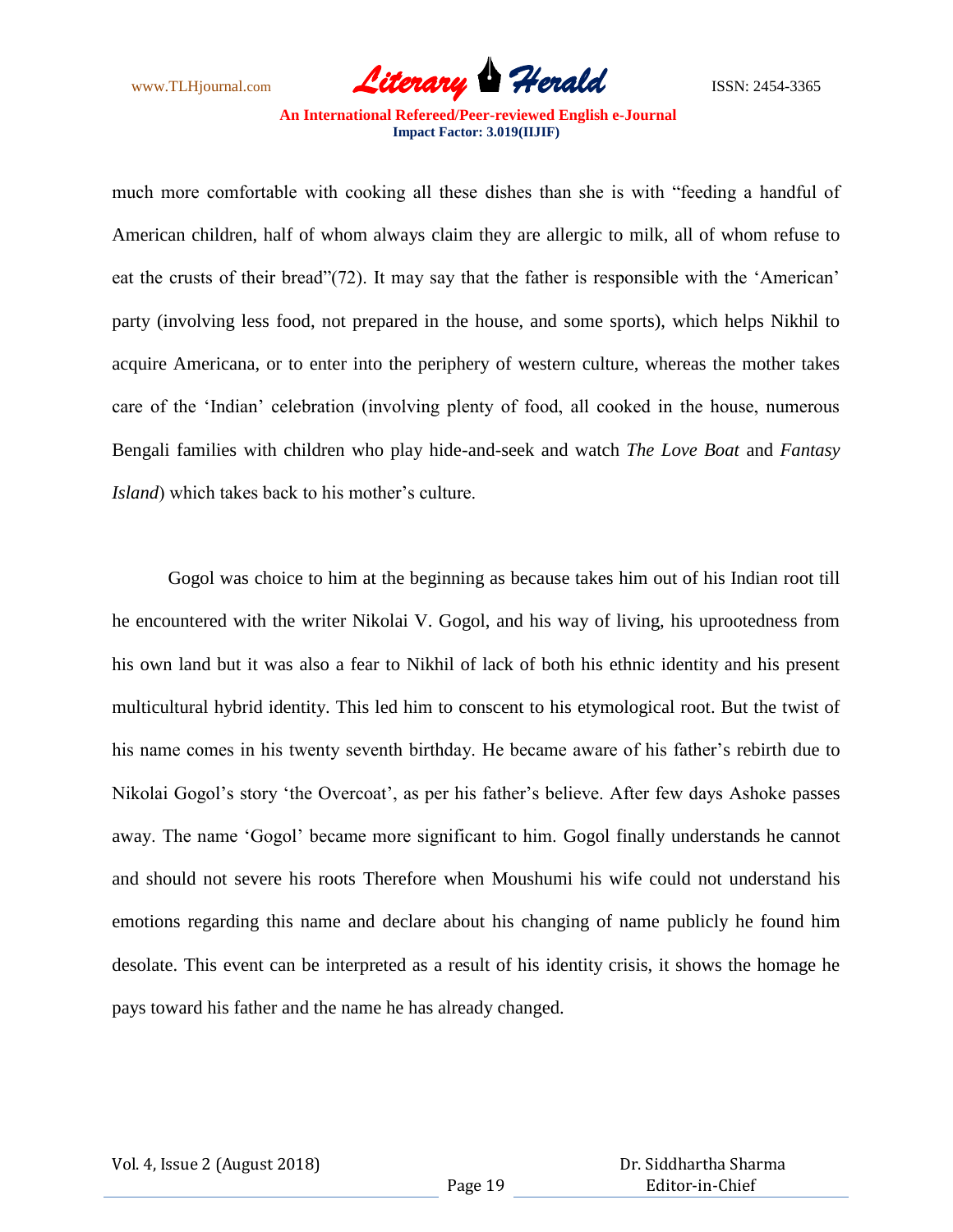

In case of Moushumi, another ABCD, a woman he knew from childhood and who stands for the ethnic identity he has now decided to adopt. Nikhil becomes the appropriate example of demasculanised masculinity. From early childhood she had been determined not to let them have a hand in her marriage. So she rebuffed all the Indian men, and as a teenager she was forbidden to date. Moushumi seeks refuge in French culture, and after graduating from college she moves to Paris in an attempt to escape as far as possible from her family and the two cultures she had been caught in between her whole life. They met in a planned way, continues out of their same historical root. And they chose to be married. After marriage they got disillusioned about each other. Moushumi, is a hybrid, just like Gogol, his mirror image. Her dislocation is more violent though: he changes his name but stays in the United States, close to where his parents live, whereas she remorselessly turns her back to the two countries that could "claim" her and escapes to a third, totally unrelated, where she eventually asserts her individuality by denying any roots. Born in England to Indian parents, having lived in the United States before fleeing to France, she has relationships with men of several nationalities in order to devoured questions regarding her own national belonging. At the time of their marriage, both of them knew that they are doing a thing which was prescribed for them for a long time. It was more for their ethnic parents and the sake of their etymological root they quickly transform into unknown strangers under the same roof. She felt more succumbed in this marriage with a known *deshi* boy. Moushumi"s aroma transform into smoky smell of cigarette. The issue of gender power reversals where women become brokers of new domestic cultures and of new kinds of sexual politics and where the man comes to bear the burden of representing cultural tradition and family loyalty. Nikhil proves to be marginalized by his hybridity is an affect of globalization in order to create his own "being".